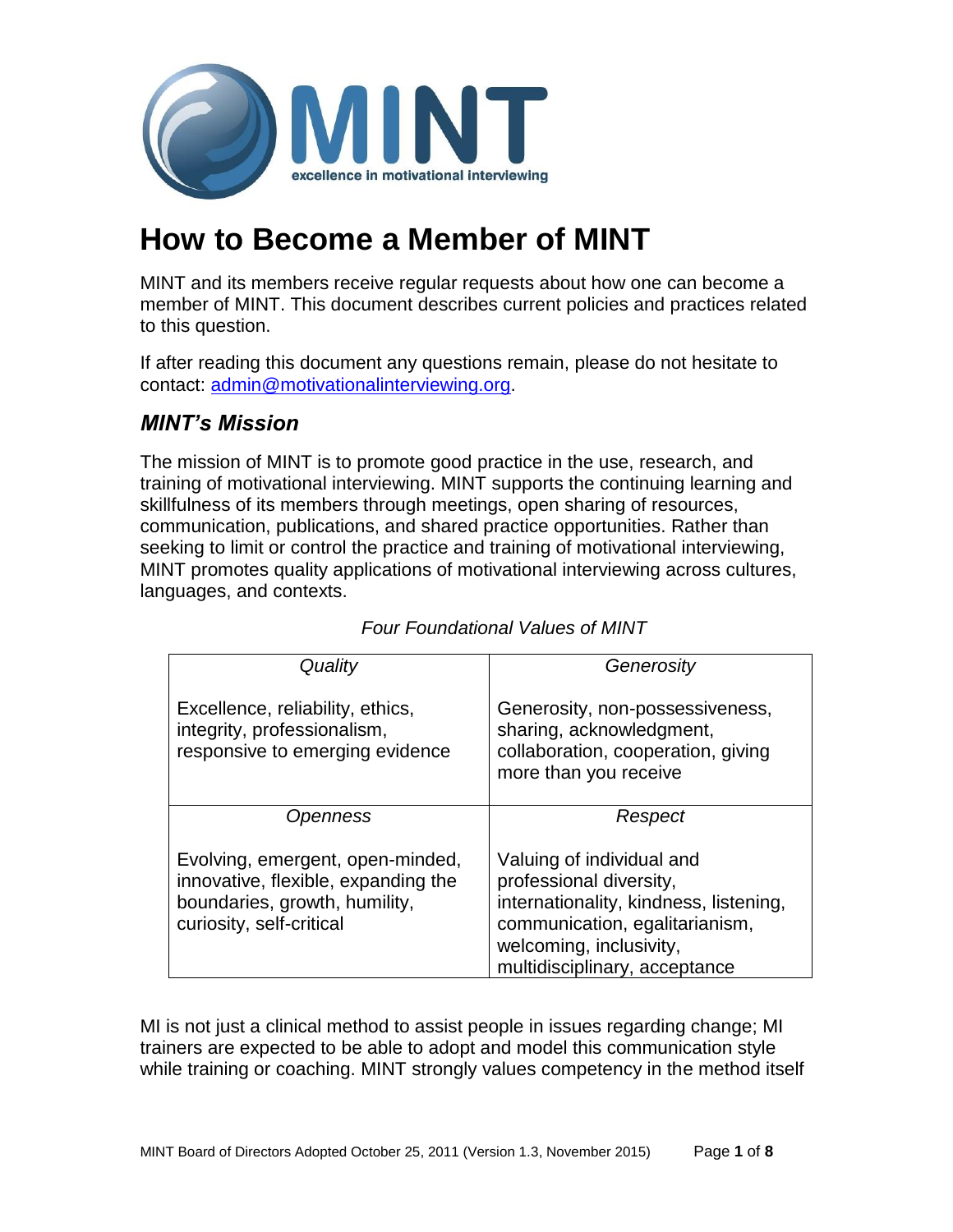and expects that all TNT applicants are able to competently use the method before considering teaching it to other professionals.

## *Certification*

As a matter of policy, MINT neither certifies trainers as competent in MI nor licenses them to train MI. We remind current and future MINT members that they *may not* represent themselves as either "certified" or "licensed" by MINT to provide MI training.

1) MINT members are not permitted to accredit, certify or license their students/trainees or supervisees based on the fact that they themselves are members of MINT.

2) If MINT members in their capacity as trainers or coaches make any statements about the competency of their students/participants, it is expected that they will clearly state how an objective, internationally recognized metric or instrument (for instance, the Motivational Interviewing Treatment Integrity (MITI) scale) has contributed to these evaluations. Merely having attended any workshop or educational program in MI does not constitute a valid basis for a declaration of competency.

3) MINT is currently working to develop a certification process for both MI practitioners and trainers. The voluntary trainer certification process is part of the organization's commitment to providing ongoing professional development for its members. It should be noted that successful completion of either practitioner or trainer certification, when the two processes are ready, will not constitute a lifetime MINT "seal of approval" to practice or train MI. Experience has shown that, as with any set of skills, MI practitioners and trainers need to stay active and continue to receive feedback in order to continue to provide high quality service. The MI learning journey tends to be a lifelong one.

### *Practical Matters*

Members of MINT remain members in good standing by paying their annual dues. These fees are kept relatively low (for example, in 2015 dues were \$120 US).

Besides connecting you to more than one thousand MINT members all over the world through the e-Forums on MINT's website, MINT membership also allows you to register for the annual MINT Forum meetings and to be listed as a MINT member in the trainer listings on the MINT website. This website has a 'members only' section for direct communication with all other MINT members and gives access to a large and ever growing collection of research materials, newsletters and training materials.

If they are current members in good standing, members of MINT are permitted to use the MINT logo on their personal websites to link to the MINT website, but may not use the MINT logo in any way that suggests that they are endorsed by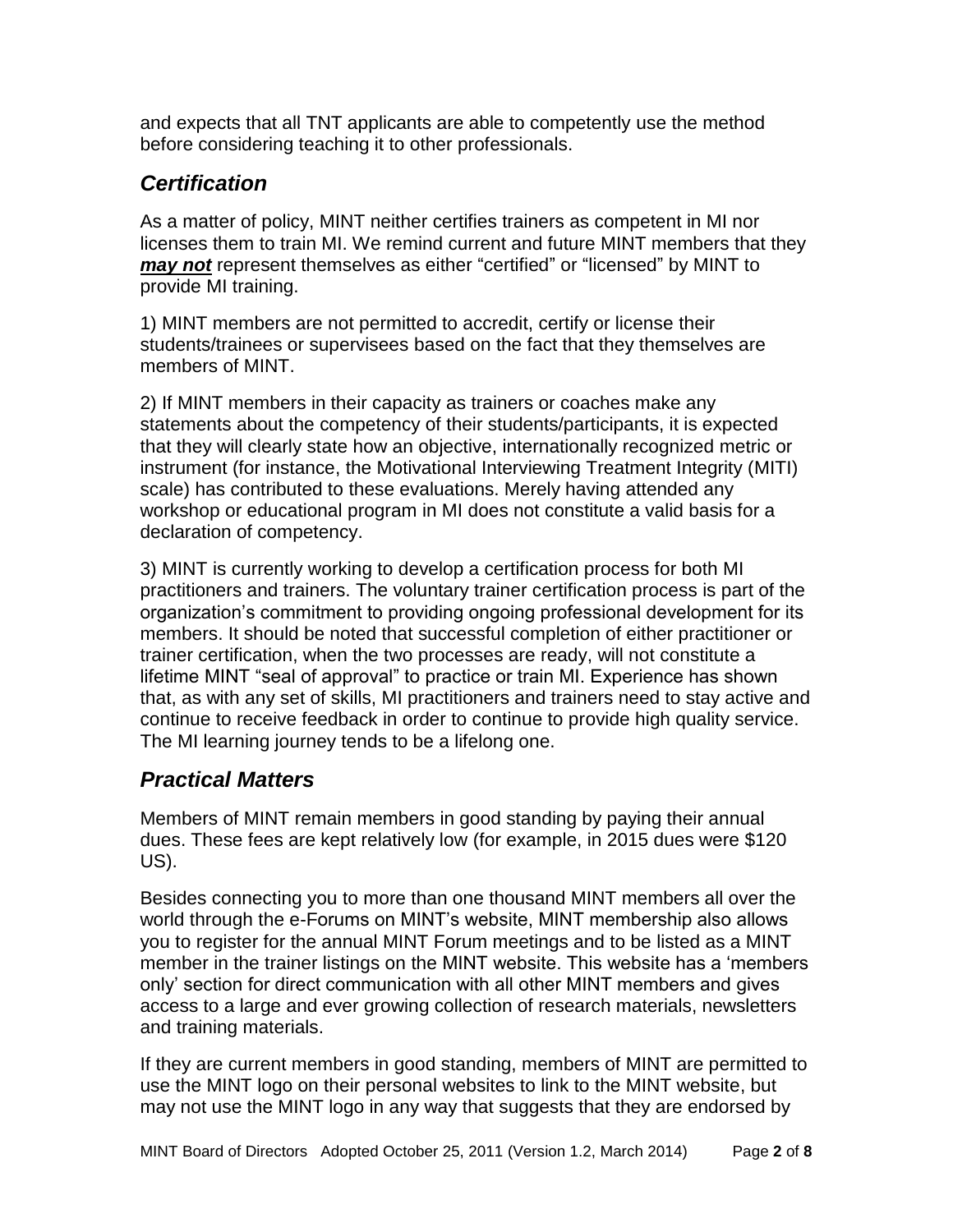MINT or that they speak on behalf of MINT. Members may accompany the logo with the statement "Member of MINT" (or "Member of the Motivational Interviewing Network of Trainers"). Members who are not in good standing, or who have been removed or disciplined by the MINT should not state that they are MINT members or use the MINT logo.

## **Training for New Trainers (TNT) workshop**

The only current way to be eligible for membership in MINT is through completing a Training for New Trainers (TNT) that is sponsored or endorsed by MINT. After completing a TNT (including participation in the entire event), the participant is offered MINT membership.

Once a year MINT organises an international TNT. Participants from all over the world are welcome to apply for participation. The language of these workshops is English, although additional parallel TNT groups may be offered in other languages (e.g., Spanish, Italian, French).

MINT also occasionally agrees to endorse additional TNT workshops outside the annual MINT sponsored event. These additional MINT endorsed workshops can be in English and often in other languages as well. MINT endorsed TNT's have been organised in Scandinavia (Swedish, Norwegian), France (French), Japan (Japanese) and Australia (English) to date. MINT has developed criteria for those wishing to apply to hold a MINT endorsed TNT.

If you are interested in learning where, when, and in what language TNT's will be offered in the near future, please contact [admin@motivationalinterviewing.org.](mailto:admin@motivationalinterviewing.org)

## *How Do I Apply for Participation in a TNT?*

### *The procedure*

Applications to participate in MINT sponsored TNTs are accepted electronically. About six months before the TNT workshop actually takes place, the application procedure opens. Announcements about opening of the procedure will be posted on the MINT website. Alternatively, those who have previously expressed their interest in applying to a TNT will receive an email announcing the opening of the application procedure.

The electronic submission of an application is currently handled through the services of RegOnline [\(www.regonline.com\)](http://www.regonline.com/). Login instructions will be provided to applicants as soon as the application procedure opens.

Applications to participate in a TNT include two components: 1) a written application and 2) a digitally recorded work sample exemplifying the applicant's practice of MI, which is reviewed by a MINT coder using the Motivational Interviewing Treatment Integrity (MITI) coding system. An application fee is charged to each applicant, to defray the cost of having the applicant's work sample MITI coded by a professional coder. In return for this fee, applicants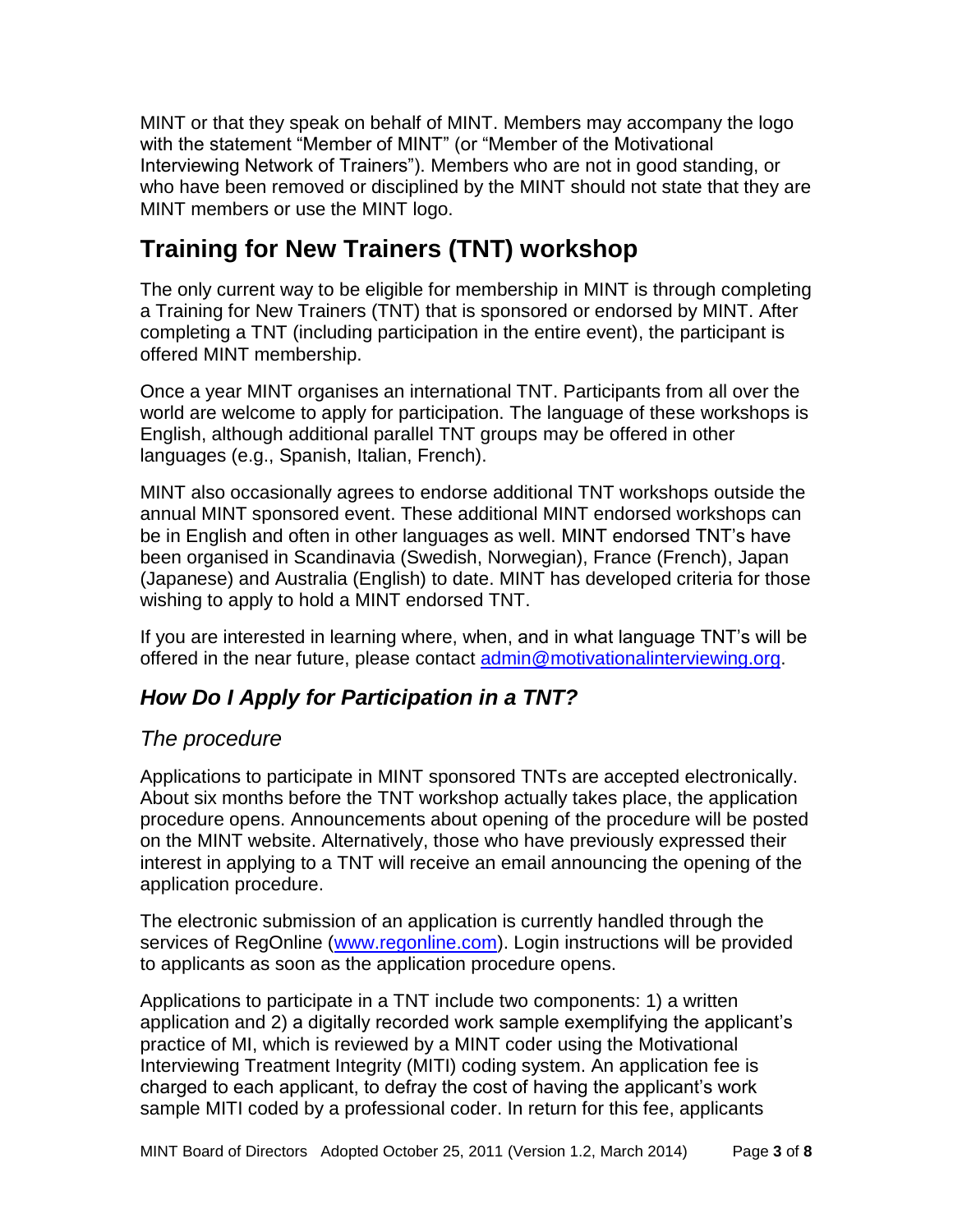receive written feedback on their work sample, including a MITI coding summary sheet and a narrative paragraph providing guidance as to both strengths and areas for further growth in MI practice. Details regarding submission of the work sample will be provided at the time of notification of the opening of applications.

Applicants are expected to answer all questions in the written application and to provide the name and contact information for two MI trainers or supervisors who are familiar with their MI skills. Only when all questions are answered and the work sample has been received is the application complete and eligible for review. Incomplete applications will not be reviewed.

A confirmation of a completed application will be sent to the applicant.

Complete applications will be processed in the order received. As soon as the maximum capacity of the TNT workshop, or the application deadline, is reached the review process will stop and the application website will indicate that additional applications will not be accepted. To avoid disappointment, it is important to file a complete application as soon as possible after the opening of the application procedure. *Successful applicants typically have a practice sample and their written materials ready to submit when the applications process opens*.

After 6 to 8 weeks, applicants will receive a notification about the outcome of the reviewing process. The team of reviewers will do its best to give further suggestions to unsuccessful applicants, so as to guide them toward improving any future application. There is an appeal process available to the applicant, details of which can be found in the application instructions.

#### *The review criteria*

A team of reviewers made up of experienced TNT trainers will evaluate all completed applications according to four general criteria. These criteria will be posted on the MINT website in advance Application Opening Day, to allow applicants ample time to prepare their materials. They can also be found below.

The TNT workshop is designed specifically to provide and strengthen training skills for helping others learn MI. It will not teach the clinical method of MI itself; *proficiency in delivering MI is a prerequisite for the TNT*. Applicants are expected to have substantial experience in delivering and/or training MI and should be able to demonstrate ways in which they have developed and are continuing to develop skillfulness in the practice of MI through feedback and coaching. Examples of experience that would qualify are:

- Direct observation of, and feedback on, the applicant's counseling or treatment sessions;
- Co-counseling with an experienced MI clinician or trainer;
- Review and coding of recordings of MI practice using a recognized metric (e.g., MITI, MIA-STEP, BECCI) by an MI expert;
- Regular coaching and supervision with MI proficient supervisor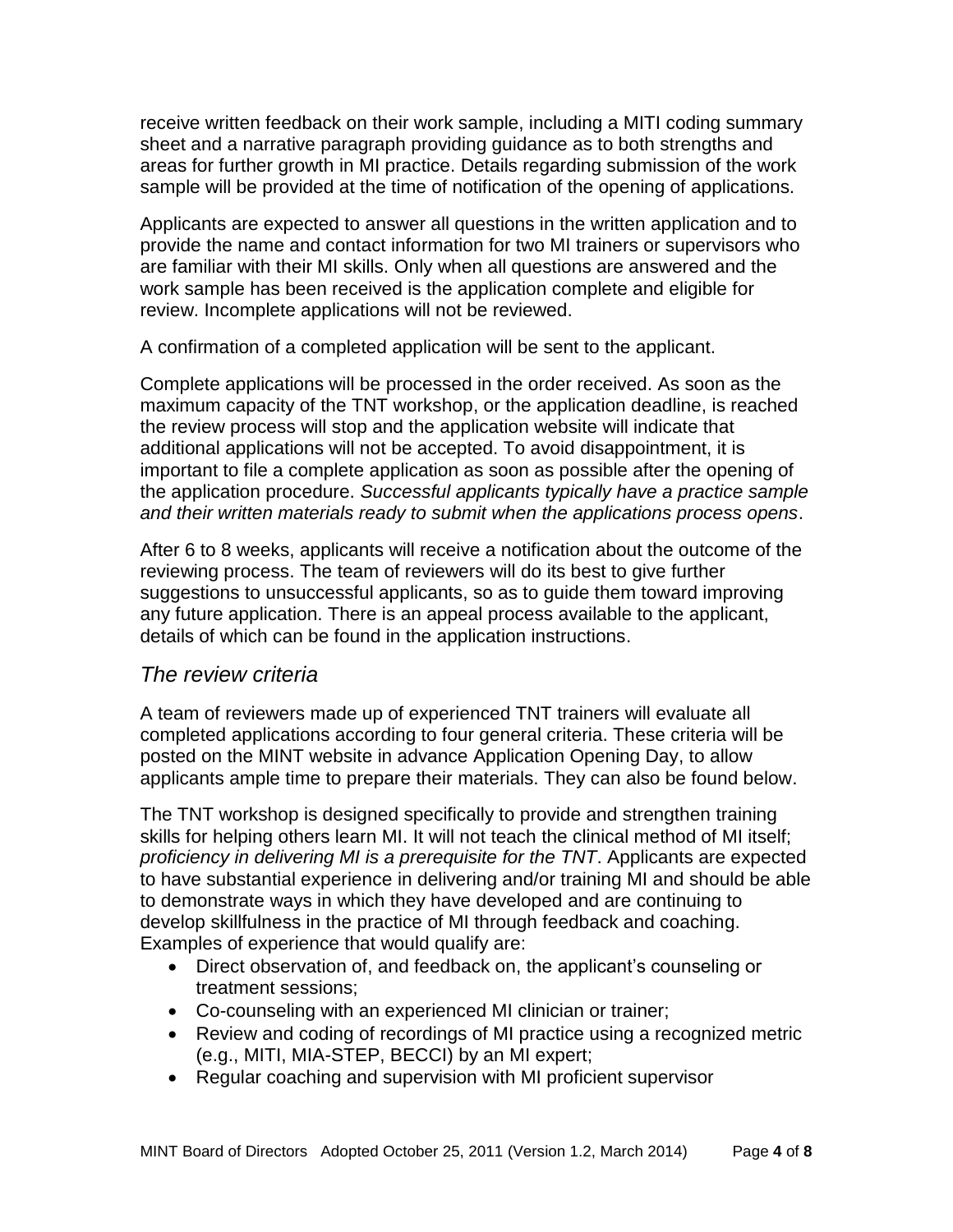In summary, it is expected that applicants will be able to describe their experiences in ongoing learning of MI that include the ways in which they have learned, applied, and received supervision in their MI practice. Some experience with providing MI training workshops to teach others is recommended, but is not a requirement for acceptance into a TNT.

Applicants are expected to provide specific information about these types of experiences, along with contact information for the MI consultant(s) who have provided feedback and coaching. Applicants are expected to provide the names and contact details of two references who can comment on the applicant's learning process and competency. It is assumed that the applicant has given permission to contact references provided.

Special consideration will be made for individuals who are applying from geographical areas in which there is significant need for MI trainers, but where few resources are available to receive supervision on their MI practice. Individuals from underrepresented or economically disadvantaged settings may be eligible for scholarships and are encouraged to apply.

The online application will focus on prior background and experience with MI. The exact phrasing of questions might vary, but applicants can expect to answer questions like the following:

*1. Describe your initial MI training experience (e.g., how, when and who taught you).* 

*2. For how long have you used MI, and in what settings(s) or population(s)?*

*3. In what ways has your use of MI (spirit and techniques) enhanced your practice and/or training workshops?*

*4. Describe what you have done to continue developing your proficiency with MI since your initial training. Emphasize experiences involving directly observed supervision of practice and any coding of practice samples on the MITI or similar instrument.*

*5. Please provide email and telephone contact information for the MI trainer(s) who provided direct observation of your MI practice/work through supervision, training, coaching, feedback, etc., and who could describe your proficiency in the clinical method of MI. We may contact the persons you list for additional information.* 

*6. To whom and in what setting(s) do you anticipate training MI? Describe any experience you have already had with training others in MI.* 

*7. In addition to promoting quality in MI training, the MINT organization values generosity in sharing one's expertise with other MINT members,*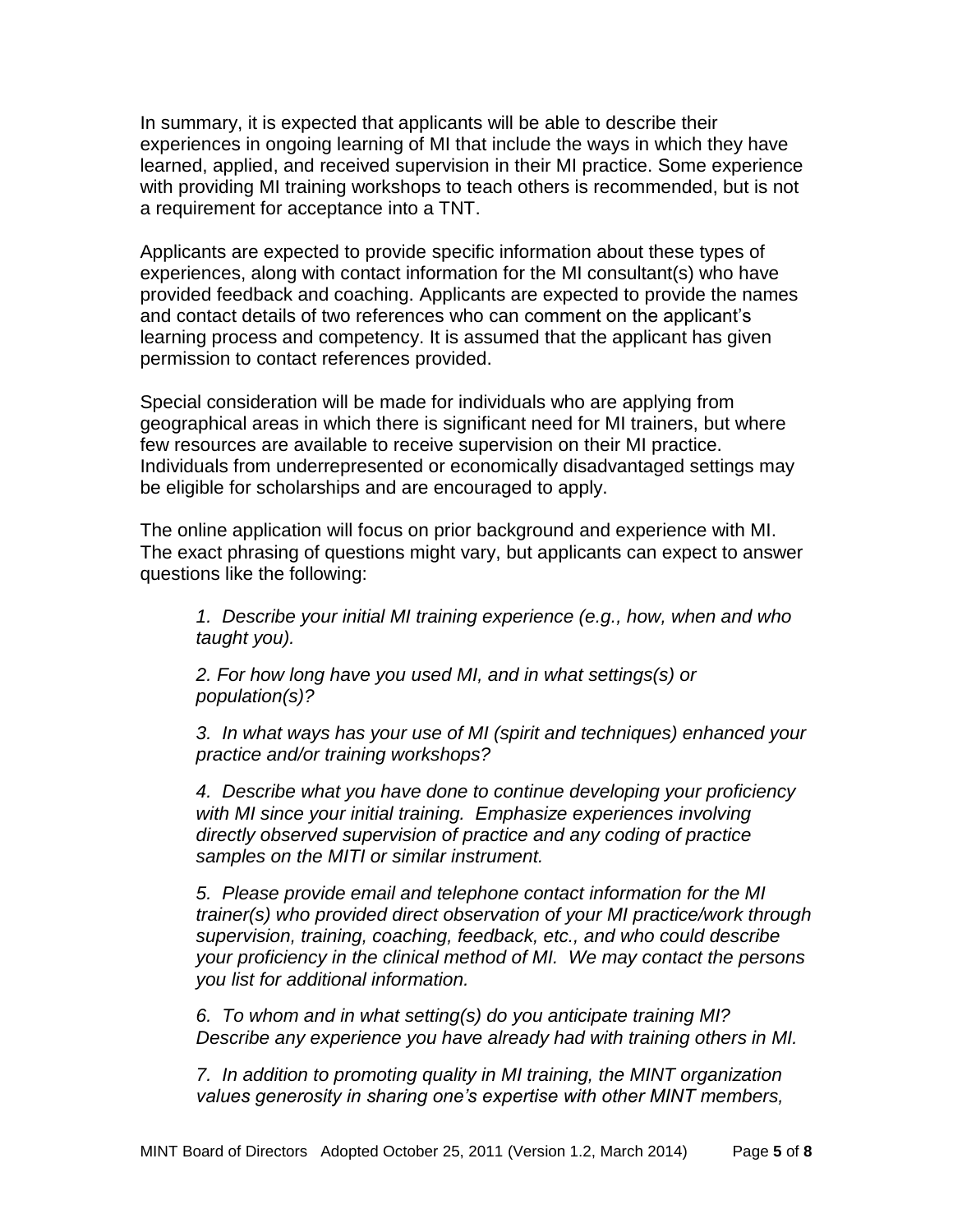*and giving of one's time and talents for the benefit of populations in need. In what ways might you express this value in your own work as a trainer?*

The answers given to the online questions (of which the seven questions above are examples) provide the reviewers the material to evaluate the application, using the following four TEAM criteria:

- **T**raining**.** The applicant completed an initial MI training sequence that appears to provide reasonable coverage of core MI concepts.
- **E**ducation**.** The applicant has sought out additional training and support to continue developing and demonstrating proficiency in the use of MI. Examples include receiving supervision, coaching, feedback; letter(s) from MI experts.
- **A**pplicatio**n.** The applicant demonstrated a breadth of clinical and/or training activity that would support developing skillfulness in the application of MI**.**
- **M**erit**.** The applicant indicates consistency with MI spirit/philosophy in responses to questions as well as how the application of training skills will benefit others, and be of service to populations in need.

The reviewers then make a recommendation based on the TEAM ratings as well as the review of the work sample.

#### *Accepted; then what?*

As soon as the review team has reached the decision to accept an application, the applicant will be informed.

Subsequently, the applicant will be invited to submit the TNT registration fee within the specified timeframe. It should be noted that only accepted applicants will be invited to pay registration fees and that *only prompt payment of the registration fees will ensure the applicant a place in the TNT*.

Registration fees are set to meet the expenses of the event. Expenses are kept as low as reasonably possible. For instance: TNT trainers and training assistants receive no fee for their work. Expect a registration fee between \$900 and \$1000 US for the 3-day TNT, depending on the actual costs of the venue. Reduced registration fees may be available for a limited number of applicants who reside and practice in a developing country or country in transition for at least two years, or reside in a country or location impacted by a natural disaster during the last year, or who otherwise can demonstrate financial need. The MINT sponsors a Public Service Fund for the purposes of assisting such applicants.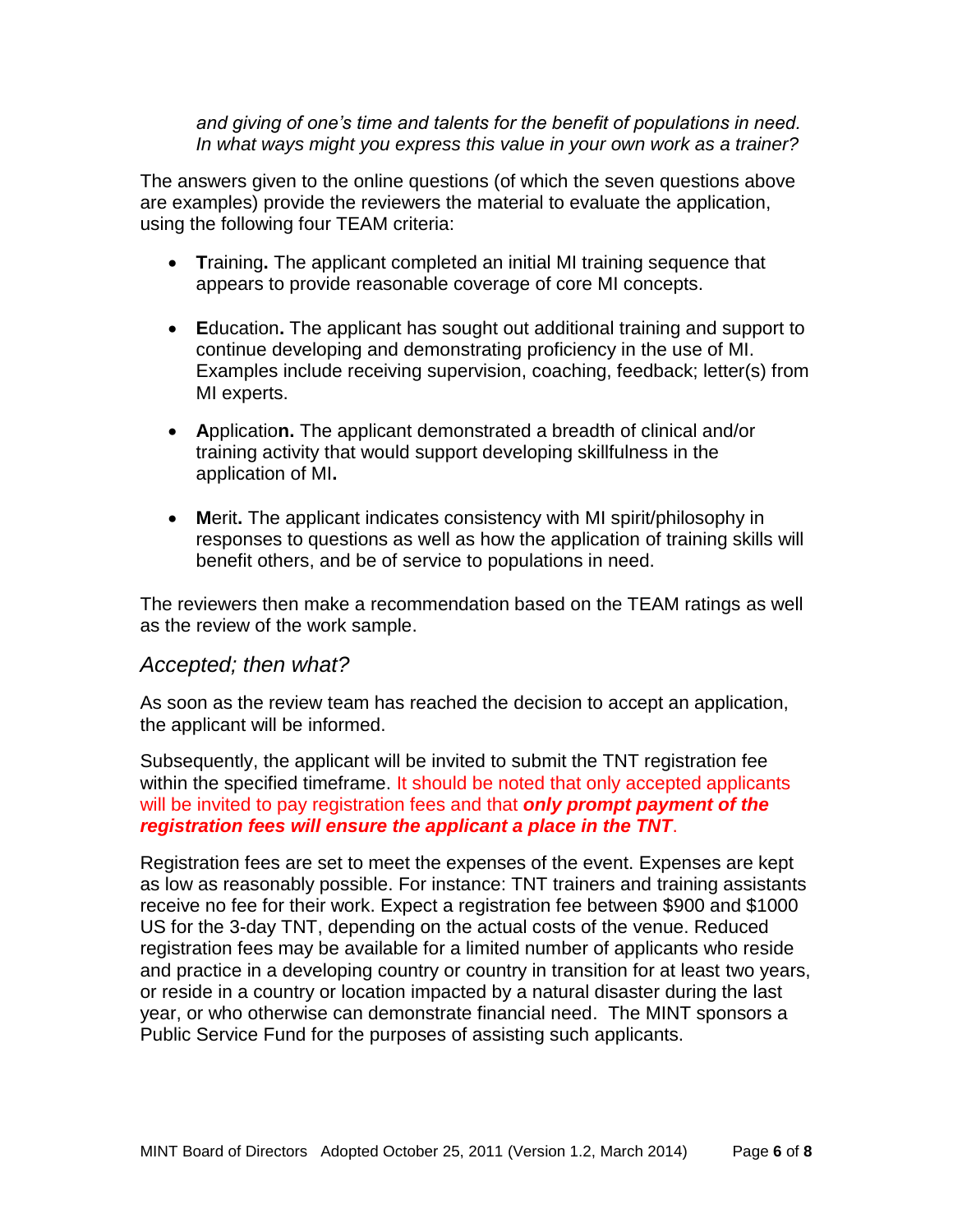Prior to the actual TNT, the trainers' team will contact accepted applicants with preparatory information and possibly some suggestions or requests for specific preparatory tasks.

TNT workshops will often have 80 to 120 participants, divided into 2 or 3 core groups of approximately 40 participants each. Each core group will have two TNT head trainers and two supporting trainers, which makes the trainer-participant ratio 1:10.

Participants cannot select their core group. The trainers' team will divide all participants over the various core groups, keeping in mind a reasonable representation according to gender, nationality and fields of expertise.

**TNT participants are expected to attend the full 3 days of the programme** and therefore should make sure that they arrive at the venue in time and, while there, plan their days in such a way that they will not miss any of the sessions. **Only those who have attended the full programme, from start to finish, will receive a certificate of attendance and become eligible to join MINT.**

In summary: completing a TNT and becoming a member of MINT is a major milestone in the continued learning of how to become a better MI trainer. Hundreds of experienced MINT members will assist you in this process. For information about contact details of MINT members in your area, please search the MI website at [www.motivationalinterviewing.org](http://www.motivationalinterviewing.org/) under Trainer Listings.

## **Common Stepping Stones in the Pathway to MINT Membership**

Last but not least, we would like to give you an example of what kind of educational steps could be taken to acquire competency in MI. The following examples should be seen as some of the elements to acquire the minimum requirements for application to a TNT, but no applicant is expected to have every one of these experiences. It is possible that some of the information requested might have been forgotten or might not be available. Applicants are encouraged to be thorough but apply even with missing information.

1. Introductory training in Motivational Interviewing: i

a. Workshop: include trainer names, dates of training, number of contact hours and content and format of workshop

b. University Course: include names of teachers, syllabus, location

c. Workplace Training: include trainers names, contact hours content and format of the training process including supervision received.

2. Ongoing MI Skill Development